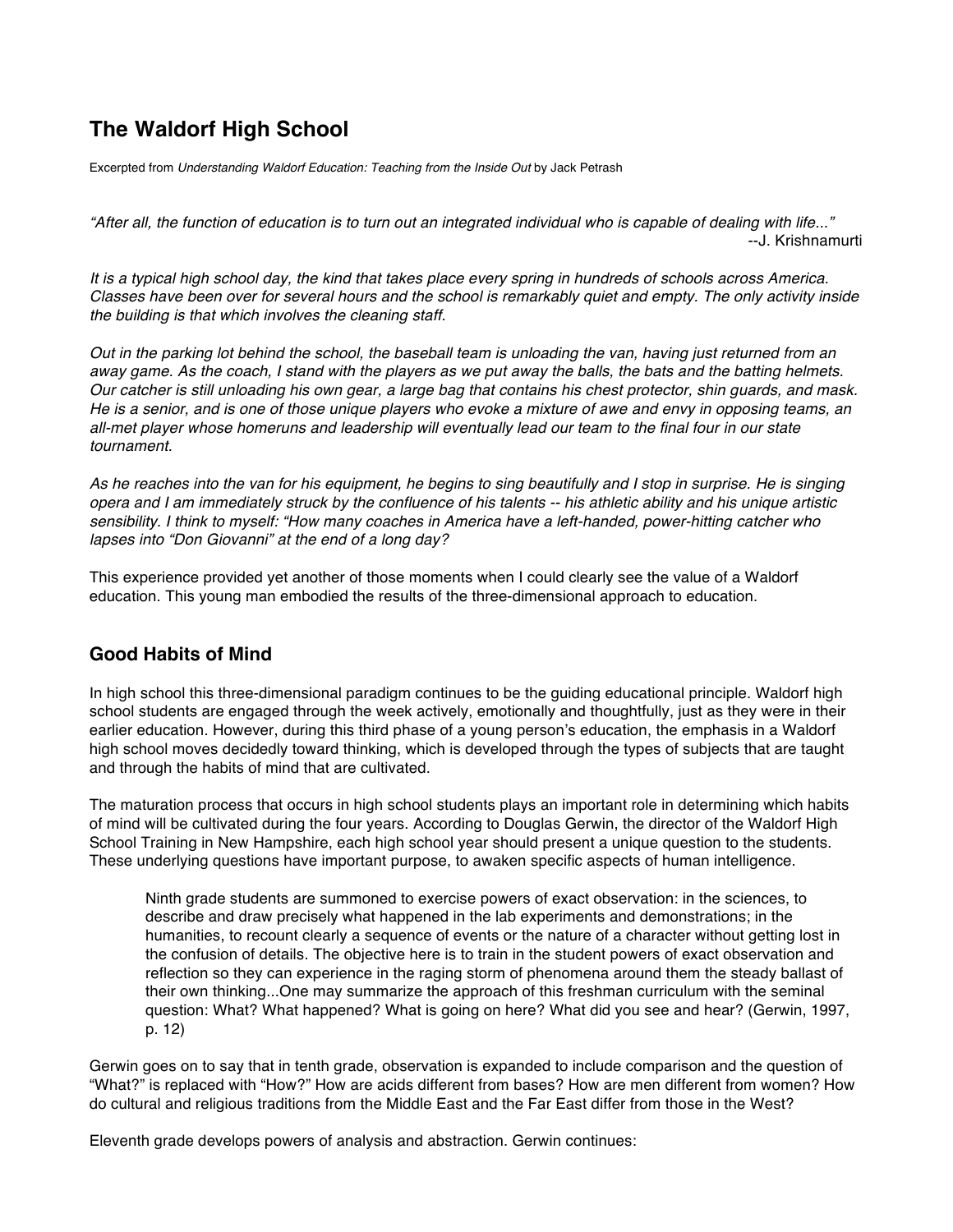The junior year curriculum could be characterized by a theme of invisibility: namely the study of those subjects that draw the student into areas that are not accessible to the experience of our senses...In chemistry, the students enter the invisible kingdom of the atom; in physics they explore the invisible world of electricity (which we can see only in its effects, not in its inherent nature)...These voyages to the invisible landscapes pose a central question intended to strengthen the student's powers of independent analysis and abstract theorizing. The question is "Why? Why are things this way?" (Gerwin 1997, p. 13, 14).

Although the development of thinking is certainly not completed in the high school and will continue in college and in life, the twelfth grade is a time to step back and observe the whole. Synthesis becomes the habit of mind that is trained as the students are asked to broaden their view and see their subjects as part of a whole curriculum. The curriculum poses the questions -- "How do I see the world in a non-fragmented way?" "Is there meaning in life?" and finally, "Who am I?" These are presented to the seniors as they look back on their years of study. These questions are raised repeatedly, particularly in the literature study of the transcendentalists, with Emerson's "Self Reliance," Walt Whitman's "Song of Myself" and with Emily Dickinson's poem, "The Inner from the Outer."

Keeping those underlying questions in mind, teachers help to develop powers of discernment, enabling students to look closely at the world in which they live and at themselves. The ability to observe, compare, analyze and synthesize helps young people better understand the world they are inheriting and at the same time, prepares them for finding their place in the world. Because Waldorf education requires inner responsiveness on the part of the students, graduates leave school with a clearer sense of who they are and what they believe to be important, making it possible for them to give direction in their own lives.

# **In-Depth Study**

To develop good habits of mind, schools create learning situations that encourage students to explore subjects deeply, going beyond a superficial understanding. This requires a more intensive focus and in-depth study.

Tod Sizer, the founder of the Coalition for Essential Schools at Brown University, contends that it is not effective to try and cover all the material specified in high school curricula because such attempts to teach all areas of study lead only to a smorgasbord of superficial instruction. "My basic conclusion is contained in the aphorism 'less is more." I believe that the qualities of mind that should be the goal of high school need time to grow and that they develop best when engaging a few, important ideas, deeply" (Sizer, 1992 p. 89).

Rather than sampling a wide range of diverse material, Waldorf schools choose to delve deeply into selected areas in an effort to provide their students with a more substantive understanding. The main lesson classes that are taught in the high school take place in an hour and forty minute "double" period at the beginning of each school day over the span of three to four weeks. This "block scheduling," which is also a school reform used in mainstream education in both high schools and colleges, is an organizational feature well suited to in-depth study. A dozen subjects are studied in this way over the course of each year. These subjects come from all disciplines ranging from science and math to the humanities and are taught in an intensive, concentrated manner.

# **Truth, Beauty and Goodness**

The subjects that a school elects to offer express the values of its institution and/or its school system. This is certainly the case in the Waldorf high school, which subscribes to a value-laden approach, one similar in sentiment to what Howard Gardner expresses in his book, The Disciplined MInd: "an education for all human beings needs to explore in some depth a set of key human achievements capture in the venerable phrase "the true, the beautiful and the good" (Gardner, H., 2000, p. 19).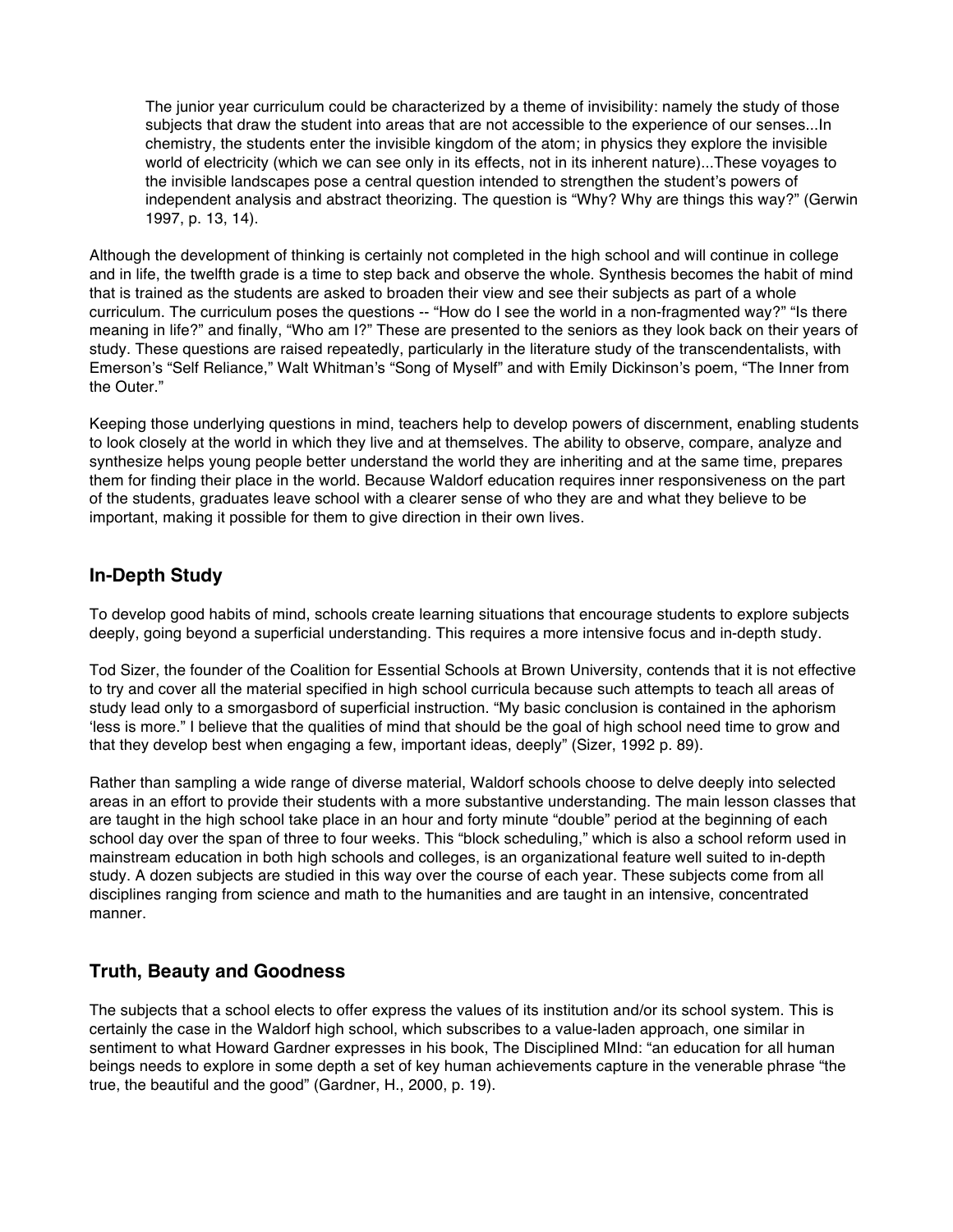For Rudolf Steiner, the experience of truth, beauty and goodness was an essential aspect of what children should receive in school. This also is an apt way to describe what Waldorf high school students will encounter through the curriculum. The subjects that are taught can essentially be organized around these ideals.

# **Truth**

High school students actively take up a search for truth. Math and science subjects such as Boolean Algebra, Permutations and Probability, Geology, Optics or Zoology provide necessary understandings about the tangible world and foster the mental acuity needed for this exploration. But a search for truth is also a personal quest for each individual student. That is why teenagers begin to question adults rather than simply to ask questions. A search for truth inevitably requires that both students and teachers are able to suspend personal beliefs and for an extended period of time entertain other points of view. Today, more than ever, issues are rarely so clear as to be one sided. High school teachers must help students develop the habit of considering issues from various points of view.

History teaching in the high school can further this effort by presenting many sides of an issue. With the Civil War, for instance, students can understand both the outrage of northern abolitionists and the "love of place" that motivated Virginians and especially Robert E. Lee. Students need to experience the worry and danger of the Underground Railroad, as well as the apprehension and pain of the battlefield, the sadness and discouragement of Abraham Lincoln, Daniel Webster, or even Jefferson Davis, and the heartache of the mothers and wives back home. They should know the desolation and shock of the people of Georgia as Sherman made his "March to the Sea" and they should comprehend as well the disappointment caused by the assassination of Lincoln. Young people must see that event with clear issues, a search for truth is complicated and time consuming, but always worth the effort.

#### **Beauty**

The Waldorf curriculum also provides its high school students with the opportunity to consider timeless beauty. In freshman and sophomore year, the study of Art History, a two-part survey course, enables the students to experience, know, and recreate works of lasting artistic value. The eleventh-grade study of the History of Music offers the same opportunity, as does the senior-year study of the History of Architecture. All of these courses underscore the importance of beauty and place it in the context of human history.

# **Goodness**

High school students also need an experience of the good. The National Association of Secondary School Principles (NASSP) states in its report, Breaking Ranks: Changing an American Institution, "that schools must unabashedly teach students about key virtues...Some educators may feel uncomfortable about accepting this assignment, but we believe certain enduring virtues are universal to principled Americans. In an era where children are killing children and children are giving birth to children, high schools cannot afford to shirk this duty" (NASSP 1996a, p. 30).

Value-laden instruction is a complicated matter fraught with a wide array of difficulties, but one that cannot be avoided. Although it is often fruitless to provide direct instruction about virtue, examples of individuals from history and literature who have wrestled with moral questions enable students to explore and define their own beliefs. In high school, the main lesson in Dante's Inferno brings students face to face with the conflict of Good and Evil. In the study of the epic tale, Parsifal, the role of personal moral responsibility is explored. And the reading of Victor Hugo's classic novel, Les Miserables, the possibility of human transformation is viewed through the character of Jean Valjean. Other books such as the Upanishads or the Bhagavad Gita are used in a Waldorf high school because they raise serious ethical questions, ones that encourage students to consider goodness as an ideal that is worthy of our attention as truth and beauty.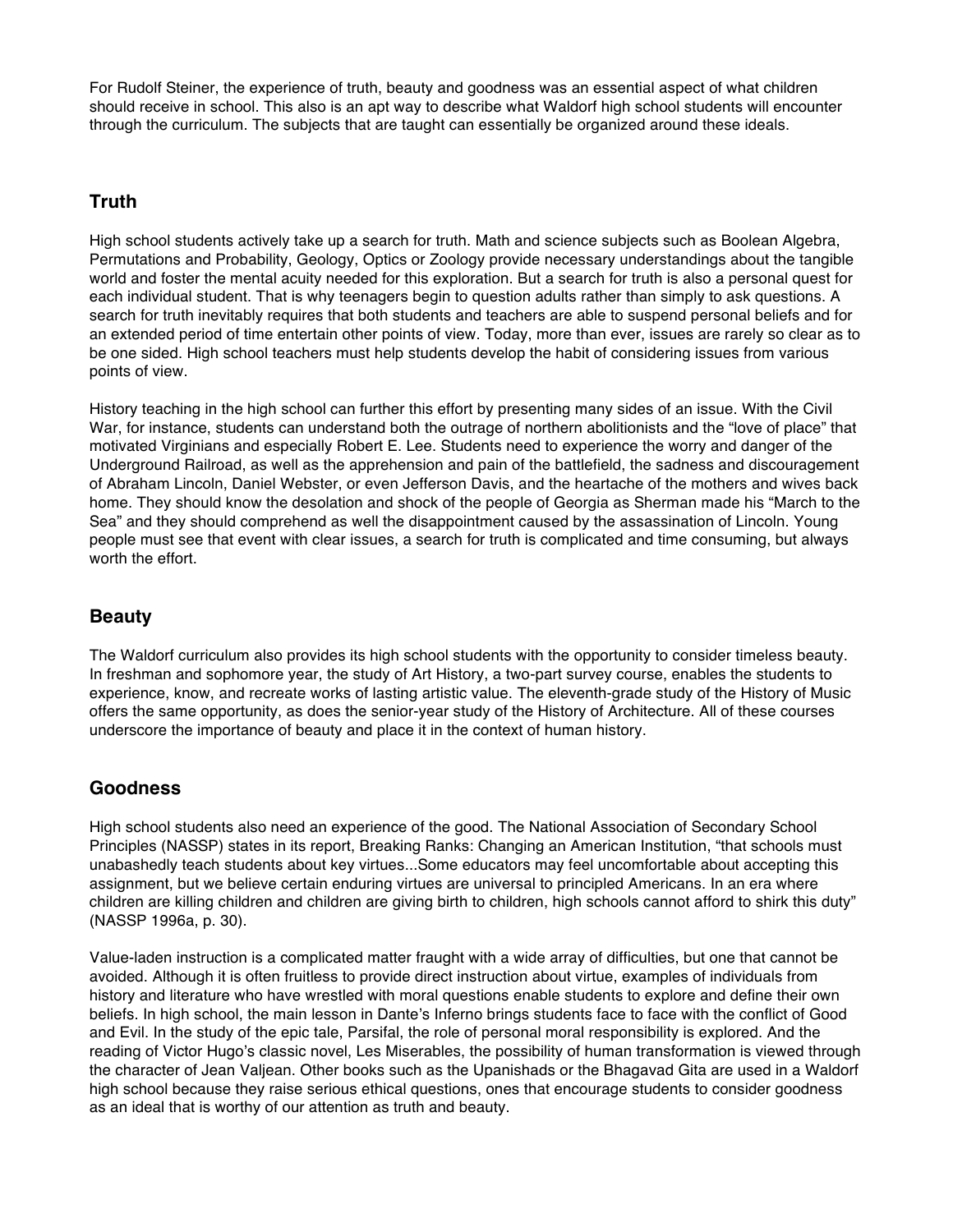### **The Pedagogy at Work**

*In a freshman class at Oberlin College in Ohio, students are receiving an unexpected and rather surprising assignment. The professor tells them that he is going to collect their notes at the start of the next day's class. After a flurry of gasps and groans, one student asks, "Which notes?"*

*"Your class notes," the professor replies.*

*"But which class notes?" the student responds, "The ones I take each day or the ones that I rewrite at night?"*

*Now it is the professor who is surprised. "Who told you that I was going to collect your notes?"*

*"No one," the student rejoins, "this is the way I was taught to take notes."*

*"Where did you go to school?" the professor asks skeptically.*

*The student answers, "A small school on Long Island, the Waldorf School."*

*"Oh, that explains it," the professor replies, satisfied at last.*

The value of the Waldorf educational philosophy should be evident in its ability to put educational principles into practice. One way to assess if this is indeed being done effectively would be to examine the Waldorf program in the light on commonly accepted educational criteria.

The late Ernest Boyer, former Commissioner of Education, Chancellor of the State University of New York, and president of the Carnegie Foundation for the Advancement of Teaching, took part in an extensive study of secondary education in America and proposed that high schools should strive to meet four essential goals.

First, the high school should help all students develop the capacity to think critically and communicate effectively through a mastery of language.

Second, the high school should help all students learn about themselves, the human heritage, and the interdependent world in which they live through a core curriculum based upon consequential human experiences common to all people.

Third, the high school should prepare all students for work and further education through a program of electives that develop individual aptitudes and interests.

Fourth, the high school should help all students fulfill their social and civic obligations through school and community service (Boyer, 1983, p. 66-67)

These four goals provide a viable way to measure the soundness of the Waldorf approach to high school education.

#### **Communicating Clear Thinking through the Mastery of Language**

With regard to the first of Boyer's goals, the section of this chapter that discusses good habits of mind (pages 84-87) shows that Waldorf high schools offer a comprehensive approach to the development of critical thinking. What has not been stated explicitly, however, is the role that the mastery of written and spoken language plays in that process.

Each high school student writes, on the average, three compositions each week. These pieces vary in type from experiment observations, to informative descriptions, to narrative accounts, essays, research projects and literary interpretations. Almost all of these compositions will become the text of the student's main lesson books, accounts of the material studied in each of the dozen or so main lesson blocks of the year. These books contain the essential information from the lessons and serve as a textbook to the students.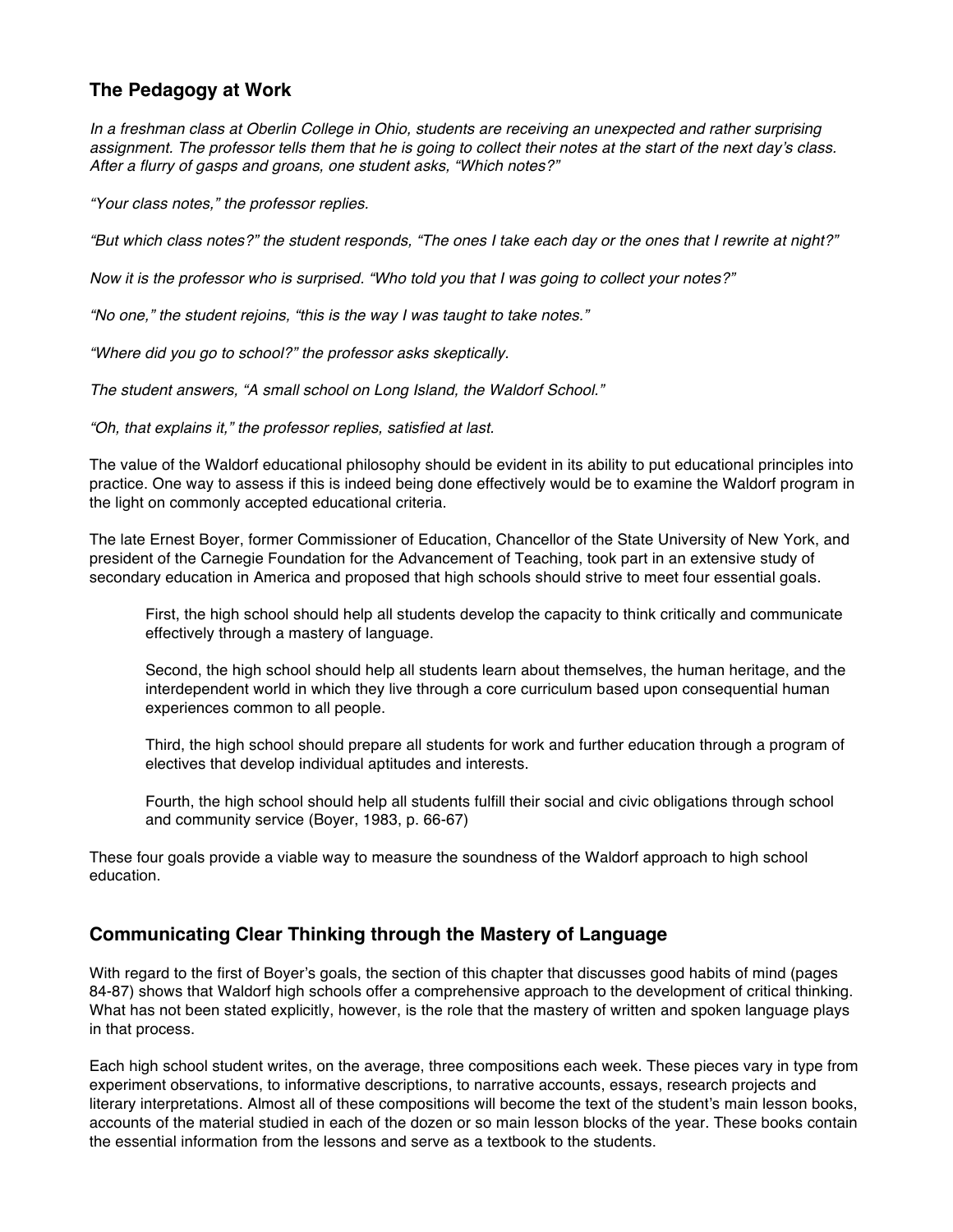In addition to providing continuous opportunities for writing, the extended main lesson format encourages classroom discourse, requiring students to express their ideas orally through the regular review of the previous day's work and through discussion of new material. In each instance, the school supports the students in the delicate process of ascertaining and giving voice to their own thoughts.

# **Understanding Our Human Heritage**

With regards to the second of the Carnegie Foundation's goals, it is clear that Waldorf schools' approach is decidedly "humanistic." An understanding of "human heritage" is placed at the forefront of the Waldorf program. Ancient cultures from Asia, Africa and the Americas, from Buddha and Lao Tzu to the Bushmen of the Kalahari and the Native Sioux, are all considered from the point of view of their wisdom, faith and insight. At the same time, our modern civilization and its current and sometimes tragic events are also examined at length. In this way the Waldorf high school is able to blend two essential considerations noted by Howard Gardner in his recent book, The Disciplined Mind: "We need an education that is deeply rooted in two apparently contrasting but actually complementary considerations: what is known about the human condition in its timeless aspects; and what is known about the pressures and challenges and opportunities of the contemporary scene" (Gardner, 2000 p. 20).

# **Preparing Students for the Future –Elective Courses**

As a young graduate student in education, I visited a local Waldorf school and saw a display of work from high school students. I remember pausing in front of a table and staring at a red flannel shirt that one of the senior boys had sewn, and a beautifully drawn skeleton of a horse in his biology main lesson book, and then at a large exquisite stained glass project and a beautiful piece of calligraphy. I had a bachelor's degree and was on the verge of completing my masters, but I lacked the abilities that this high school student had. I knew it and I felt shortchanged. But I also knew immediately that this was the type of school in which I wanted to teach.

Because the three-dimensional paradigm matters as much in the high school as it does in the preschool and grade school, all students take a combination of classes that require manual skill and artistic ability, as well as academic understanding. Courses such as choral singing, stone sculpture and eurthymy (a form of movement set to music or speech that was developed by Rudolf Steiner and taught at most Waldorf schools) are required courses for all students because they are essential in developing well-rounded individuals.

Within a framework of a balanced education students are encourage to choose electives, which can range from the highly technical subjects (robotics) to the most basic (blacksmithing), and from the 21<sup>st</sup> century with computer graphics and web design to madrigal singing, 18<sup>th</sup> century chamber music, or an in-depth consideration of the Civil Rights Movement or Darwin's Origin of the Species. These choices are not necessarily career track electives, but they do allow students to follow their interests, deepen their understanding, and perfect their skills.

# **Social and Civic Responsibility**

Anyone who spends time with American high school students cannot help but notice a striking degree of selfcenteredness. Teenagers are, by nature, self-conscious and self-involved. When affluence is added to the mix, it exacerbates the situation further. For that reason, Waldorf schools, like so many other schools across the country, have institutionalized service programs to help young people acquire social awareness and demonstrate social responsibility.

Service-based construction programs like Habitat for Humanity or Christmas in April are often popular with Waldorf schools because they provide hands-on, concrete ways to help. With supervision and materials provided by local construction companies, high school students are able to spend weekend time making repairs and painting the homes of the elderly, the disabled and the less-fortunate.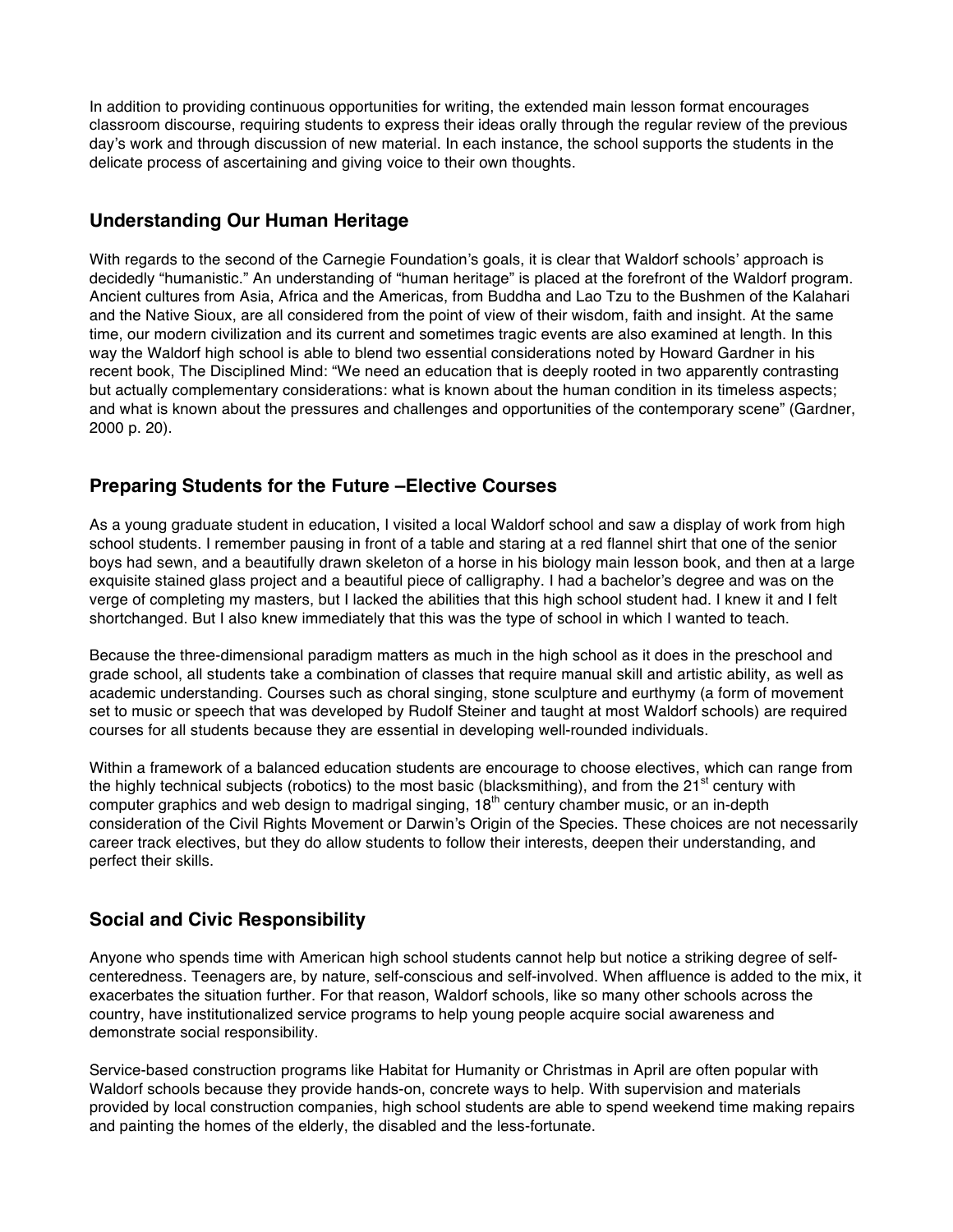Another opportunity for social service is found at local soup kitchens. Waldorf high school students often perform their service as a class, going to a local shelter together to prepare and serve lunch several times during the school year. This arrangement provides an important opportunity, enabling students to transform their idealism and concern into action – in short, to think globally but act locally.

Working locally is equally important when it comes to environmental issues. Waldorf students need to be aware of environmental issues in their school, not just in the rain forest.

Student government should be involved in school decisions on paper use, nutritional and packaging issues concerning lunch, and the recycling of cardboard, plastic, and aluminum. These small decisions are important because they help Waldorf students experience the conflict between our ideals and our own personal convenience.

#### **Small is Beautiful**

Waldorf high schools do more than an adequate job of meeting the educational goals set forth by the Carnegie Foundation in its study of American high schools. And yet, concerns are not uncommon.

Perhaps the most common criticism directed at Waldorf high schools has centered on size. Parents, students, and even teachers have at times felt the schools are too small. Typical enrollments of approximately 100 students change social interactions in a variety of ways, including the dramatic experience of school spirit prevalent at large high school sporting events, and the traditional high school scene with large cafeterias, wellequipped gymnasiums, and large groups of students.

Smaller budgets mean fewer faculty members, and students miss the possibility of having new teachers year after year. Housed on the same campus and often in the same building as the preschool and the grade school, Waldorf students often complain about the familiarity of being in the same place and with the same students and teachers for 12 to 14 years. The perception is that small is a disadvantage, but according to a recent study of American high schools by the National Association of Secondary School principals, this is not the case.

During much of this century, reformers sought to shut small high schools and herd youngsters into ever larger schools that styled themselves after the factory model. Experts perceived bigness as a sine qua non of excellence. This paradigm, with its vast array of offerings, represented the epitome of educational progress. But students are not pieces on an assembly line and knowledge is not an inert commodity to pour into vessels like soft drink syrup at a bottling plant. The impersonal nature of high school leaves too many youngsters alienated from the learning process (NASSP, 1996b, p. 11).

Clearly the "weakness" of the Waldorf high school is also its strength. The familiarity that makes young people feel uncomfortable also makes them members of a community. It insures that they are known and cared for and that changes in their behavior and appearance do not go unnoticed.

This insightful passage by Theodore Sizer from his book*, Horace's Compromise: The Dilemma of the American High School,* clearly shows the anonymity that students seek.

Her name was Melissa. She entered the classroom alone…Looking at no one in particular. Melissa headed toward a desk to the teacher's left, against the wall…She said nothing to her neighbors, but seemed at ease with them and they wilt her. She looked about her, neither pleasantly or unpleasantly, with no particular recognition, enthusiasm, curiosity or hostility…Melissa watched all…without animation. Her face was not blank, quite; there was an ennui, acceptance, a trace of wariness. A question was directed to her. She looked at the teacher with little change in expression. A pause. I don't understand. (The teacher) repeated the question, kindly, without reproach. Another pause. I don't know…Melissa speaking slowly said something, a phrase using words earlier spoken during the teacher's lecture. It was enough to end the exchange, but not enough to provoke a counterquestion or a follow up by a teacher.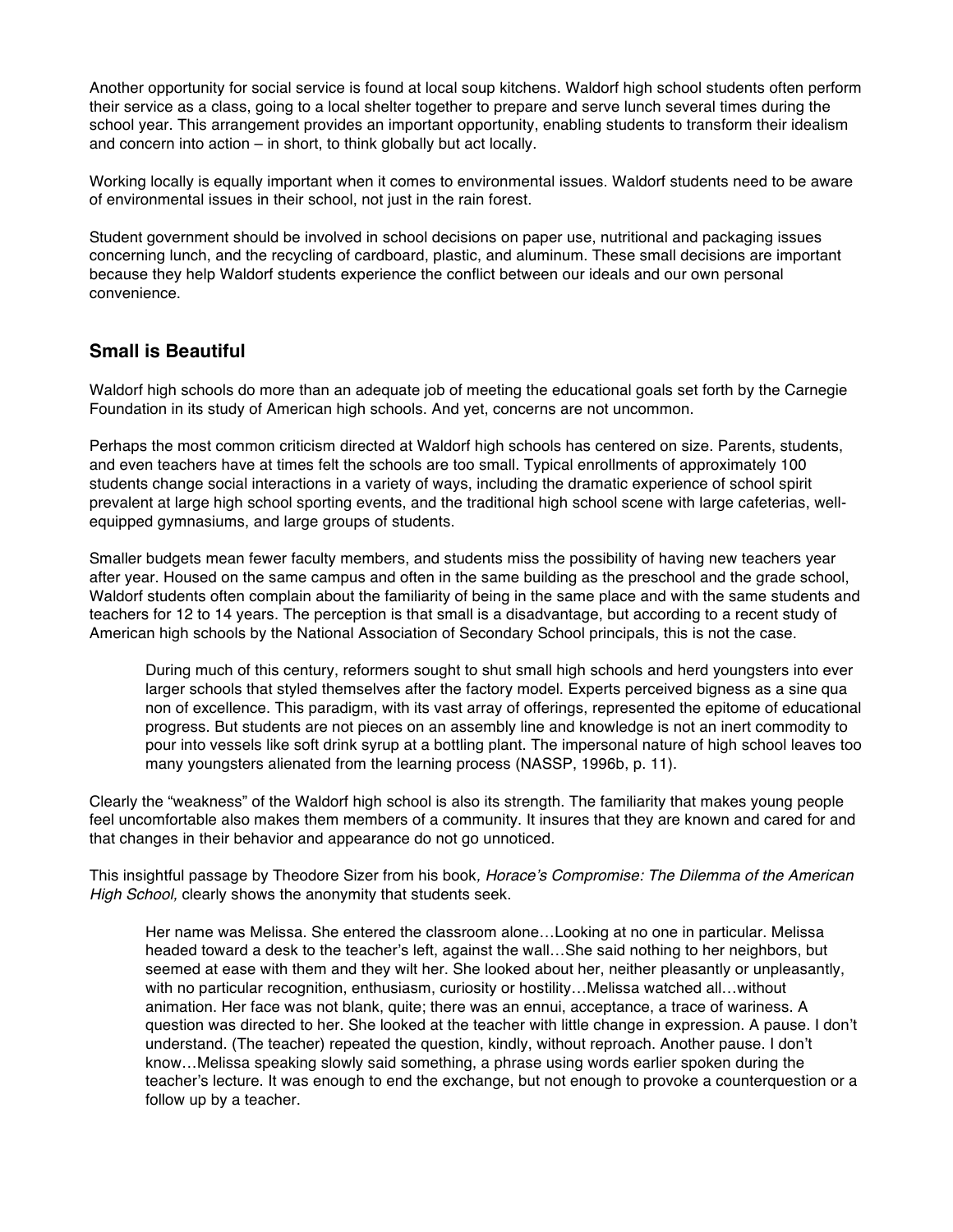Melissa, however unwittingly, was a master of non-engagement. She sat at the side. She didn't move much, thus drawing attention to herself. She did not offer ideas to the class, and when questioned answered with something just plausible and relevant enough to avoid being chided for inattention…She was an educational artful dodger with considerable skill…I could imagine Melissa moving through her entire school day in (this) fashion (Sizer, 1984, p. 161-2).

This non-engagement is a challenge to teachers. Many students in high schools across the country slip by disengaged with only a modicum of effort, and no one notices. In contrast, Waldorf high schools discourage anonymity. When a teacher instructs approximately 100 different students each year as opposed to 300, she is able to notice the quiet, disengaged student and intervene. Students cannot avoid responsiveness when they sit in smaller classes, face to face with an attentive teacher who has known them and possibly their siblings for an extended period of time. More so, when a team of high school teachers with many eyes and a variety of perspectives meets regularly to discuss the students as Waldorf teachers do each week, the students' needs become more clear to everyone. This underscores the notion that the whole is greater than the sum of its parts.

Schools need to meet the boys and girls such as Melissa who reside on the periphery, but they also need to confront the students who are overly assertive and aggressive. Every high school has its bullies, both girls and boys. Some are physical, some verbal, and some practice emotional intimidation. These students can prove just as elusive as quiet students because they hide behind their peers and behind a persona of potential defiance. In large schools the crowd obscures these students, but in small schools they are painfully obvious.

#### **Balanced Development in the High School**

In either case, the teachers hold the key to the students' ability to change through direct contact with these students. It takes a great deal of effort on the part of the teacher to intervene successfully to affect change. In a Waldorf high school, however, the three-dimensional paradigm supports that effort.

The non-engaged student and the overly assertive are lacking balanced development. The non-engaged student lacks involvement, that volitional aspect that is cultivated in the Waldorf school from the earliest years. Active involvement, or will development, is the basis of the preschool program as well as a key component of the grade school. It must continue to be fostered in the high school as well through movement and artistic work, classroom participation, and extracurricular activities.

In the Waldorf high school program, where sports teams and dramatic productions accept all students rather than offering tryouts, the opportunity for activity and involvement increases. Perceptive teachers can see the long-distance runner in the solitary student or exceptional basketball ability in the seemingly unathletic, quiet girl who can apply her unwavering focus, dedication and intelligence to a one-on-one defense. When these students are encouraged and supported to explore new abilities in unfamiliar situations, they grow in confidence. But, most of all, these active experiences strike at the root of non-engagement. However, these changes cannot happen without an advocate. That is why many Waldorf high schools provide a personal advisor for each high school student.

In a similar way, the aggressive student is lacking in balanced development. In this instance it is the emotional aspect that is undeveloped. With bullies, sensitivity, consideration, and compassion, are all strikingly absent. These students form critical judgments about their classmates and teacher and often manifest these negative judgments in unfortunate actions, actions that can be heartless and cruel. It is emotional engagement that is missing or distorted in what they do. And this is precisely what needs to be encouraged in high school. It is not uncommon that artistic ability sleeps within the aggressive student. Musical ability, dramatic ability, and visual artistic talent often reside in the most challenging and aggressive students.

> *"I shall create. If not a note, a hole. If not an overture, a desecration."* --Gwendolyn Brookes (speaking about an angry adolescent) (Brookes, 1987)

When high school programs require all students to be artistically engaged it is easier for difficult students to find an artistic outlet for their frustrations. These students often have latent talents that have gone unnoticed. When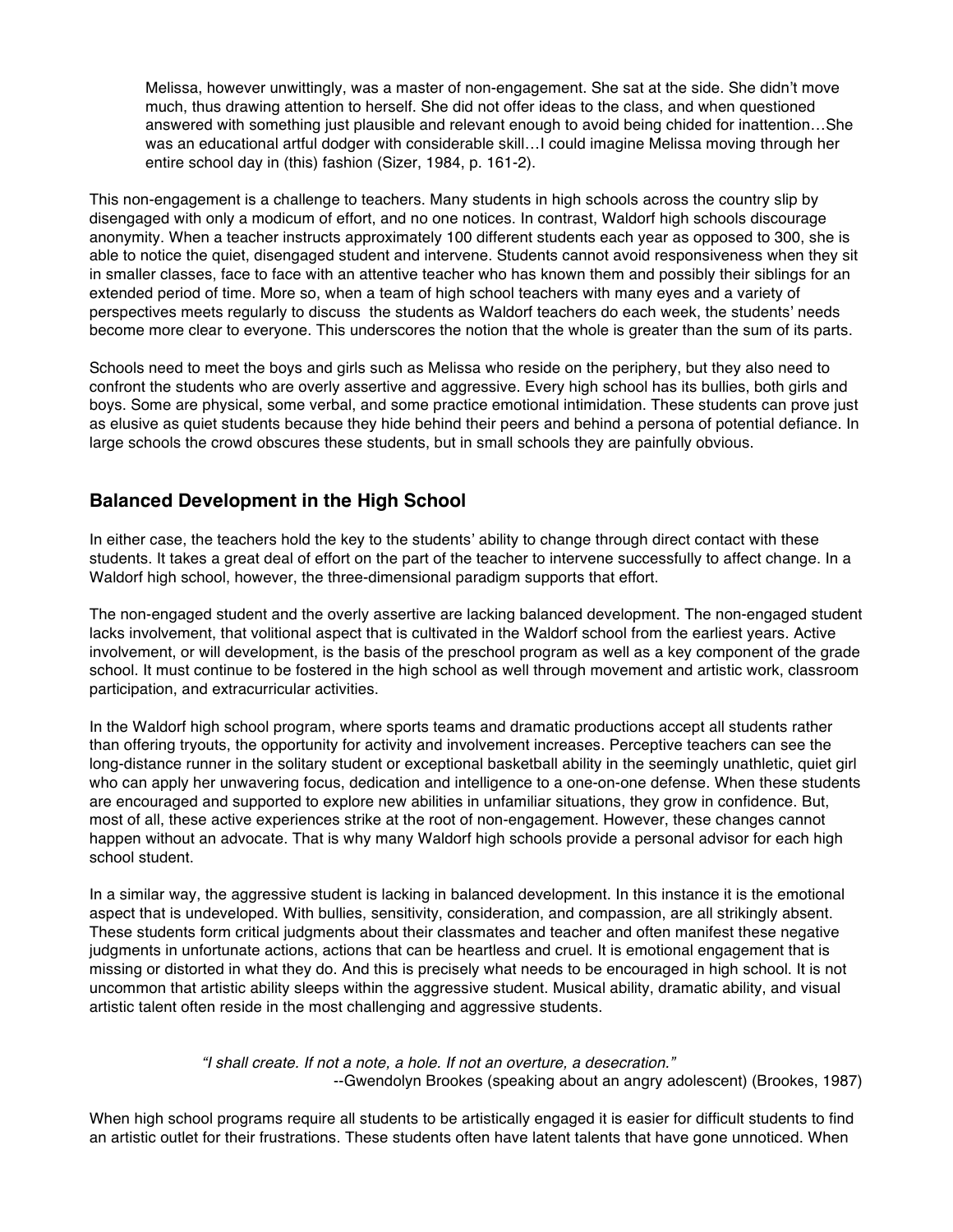an advisor can look closely and with sufficient insight to recognize the musical or dramatic ability that has gone undeveloped in a difficult student, it can clear the way for healing and positive change.

That is not just a Waldorf understanding. Educators nationwide have recognized the arts as an invaluable tool for helping young people find direction in their lives. Author Bill Shore points this out in his recent book, *The Cathedral Within: Transforming your Life by Giving Something Back.*

The Chicago Children's Choir (is) the largest choral and performance training group of its kind in the United States. As much as (its director) Nancy Carstedt loves music, that is not the focal point of her work. Her work is about saving children's lives. She succeeds at it by letting kids into a world they've never imagined, exposing them to discipline and commitment and excellence…and by doing whatever is necessary to enable them to create and experience excellence themselves…The choir is multiracial, multicultural, and, like any choir, harmony is its business (Shore, 1999, p. 79).

On the other hand, when high school programs ignore arts education, the results can be disastrous. This was underscored by the late music educator, Charles Fowler. "My observations in schools are that drugs, crime, indifference and insensitivity tend to run rampant in schools that deprive students of instruction in the arts" (Fowler, 1996, p. 12, 13).

#### **Restoring Balance**

When Waldorf teachers work with challenging students, they proceed on two levels: They deal with problematic behavior and then they invariably turn to the root cause of the problem. Almost always, the difficulties that are uncovered indicate a one-sided and incomplete development of the three essential capacities – thinking, feeling and willing – that are at the heart of Waldorf education. This incomplete development occurs for a variety of reasons – mis-education, difficulties in the home, or a physiological problem – but in any case it requires a high school teacher's unwavering dedication to restore balance through teaching.

This is the same educational ideal that not only shapes the work of the high school, but of all three phases of Waldorf education – preschool, grade school, and high school. The fundamental understanding is that a student's healthy development must be fostered by an education that is heartfelt and hands-on as well as academic. It is only through a well-balanced approach to teaching that we can help students realize all that they can do and help them to become adults who can realize their full human potential.